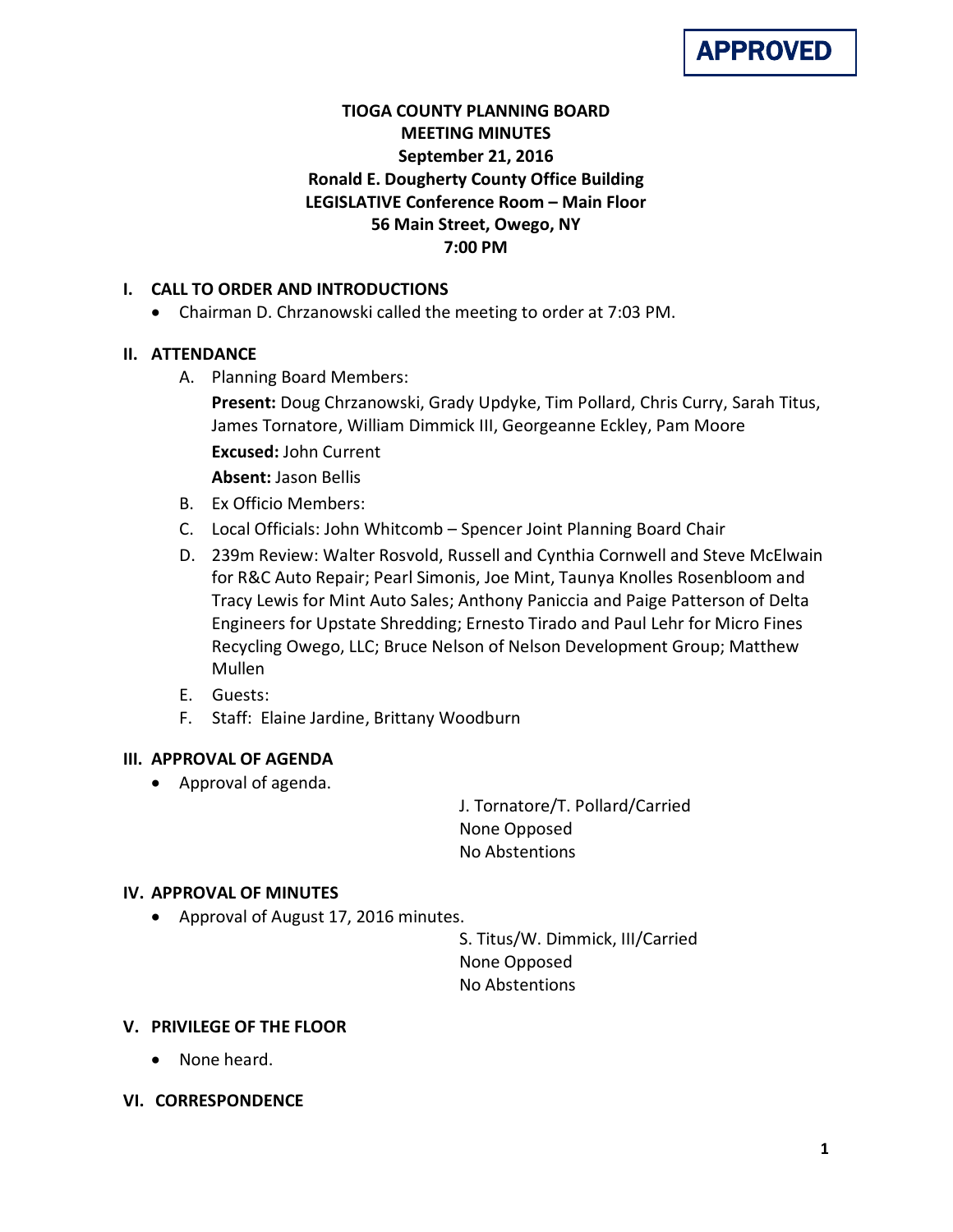

• Folder deferred until next month due to busy agenda.

# **VII. NEW BUSINESS**

#### **A. 239 Reviews**

#### **1. County Case 2016-024: Town of Spencer, Site Plan Review, Rosvold Storage**

The applicant is requesting Site Plan approval to establish and operate a storage unit facility on this currently vacant property. There will be three 3,000 square foot, rectangular steel storage buildings. The height of each building is nine feet, 3 inches. There will be 25 storage units total. The applicant has a similar storage facility on State Route 38 in Owego (see attached photo).

The drivable areas will be graveled. The site plan also shows that two existing poles will be used for lighting.

The neighborhood is mainly agricultural and green open space in nature, plus an auto repair shop directly across the road. This property is in FEMA's Special Hazard Area 1% annual chance flood zone.

Staff recommends approval of the site plan review with the conditions of review and approval of NYS DOT Region 9 Site Plan Review Committee, and that construction is compliant with the Town of Spencer's Flood Damage Prevention Regulations of 2012.

#### **Motion to recommend approval of the Site Plan Review with the conditions noted:**

| T. Pollard/S. Titus/Carried |   |  |
|-----------------------------|---|--|
| <b>Yes</b>                  | q |  |
| Nο                          | ŋ |  |
| Abstention                  | n |  |

# **2. County Case 2016-025: Village of Spencer, Site Plan Review, Mint Auto Sales, Inc.**

The applicant is again requesting Site Plan approval to establish and operate a used automobile sales facility on this currently vacant property. This is the same project as the one previously reviewed by the TCPB, but the Town/Village of Spencer Joint Planning Board determined that the previous referral occurred prematurely and felt it necessary to submit the 239 referral again, with more materials.

Since the previous referral, the NYS DOT Region 9 Site Plan Review Committee has provided comment saying that an engineered drainage study may be required before issuance of a highway work permit. The applicant shows a drainage area on the southern portion of the property, but this has not been engineered. The Town/Village of Spencer Code Enforcement Officer has also determined that the conventional septic system is not adequate for the waste water generated from washing cars. This will require an upgraded septic system and a NYS SPDES permit.

Staff recommends approval of site plan review with the requirements that construction is compliant with the Village of Spencer's Flood Damage Prevention regulations and that an upgraded septic system is designed and installed that complies with NYSDEC SPDES requirements and applicant obtains a SPDES permit.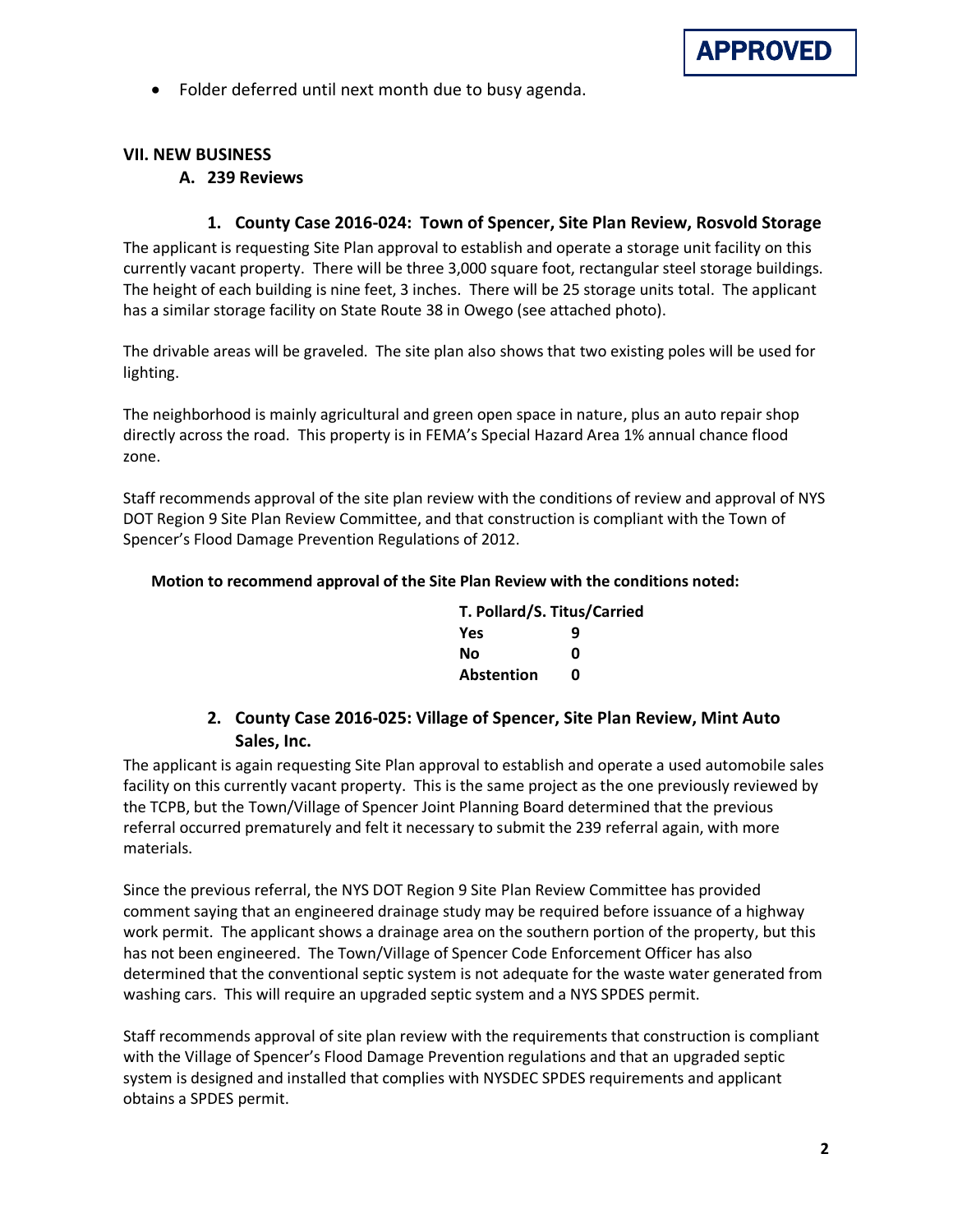

**J. Whitcomb** then commented that there was a requirement that the well has to be located at least 200 feet from the property line when next to an agricultural district property. **J. Mint** replied that this well location will be compliant.

#### **Motion to recommend approval of the site plan review with the conditions noted:**

| T. Pollard/S. Titus/Carried |   |  |
|-----------------------------|---|--|
| Yes                         | q |  |
| Nο                          | ŋ |  |
| <b>Abstention</b>           | n |  |

# **3. County Case 2016-026: Village of Owego, Area Variances, Special Use Permit, Site Plan Review, Nelson Development Group**

The applicant is requesting area variances, site plan review approval, and a special use permit to construct an infill Gateway building where the Cracker Barrel used to be on Front Street in the Village of Owego. The building was completely destroyed by fire in 2000 and subsequently demolished. This new infill building will be a total of 13,600 square feet, with three floors, each at 4,400 square feet. The height of the building measures 50 feet from mean grade at ground level to the top of the highest point. The building is designed in all aspects to blend in exactly with the surrounding buildings on RiverRow. NY SHPO has already issued the project a No Adverse Impact determination.

The first occupied floor will contain four small retail incubator spaces in the front of the building, public bathrooms in the middle, and two offices spaces at the rear. There will also be a Riverwalk Overlook outside of the rear of the building. The two other stories will contain four apartments each – two 1-bedroom and two 2-bedroom apartments on each of the two floors. The two-bedroom apartments will have small overlook decks in the rear. The rooftop will contain a roof access with a small sitting area.

The basement will contain nothing but unfinished floor space, as well as access to the Riverwalk Overlook and the River Walk itself. It will be constructed to be flood proof.

Each of the four storefronts will have a small oval sign on top of the door in the lintel section of the building with a goose neck, downward-directed, external light fixture. The middle oval sign will be of the same design, but display Gateway and the address.

This Gateway project will hook into all existing utilities including municipal water and sewer, NYSEG electricity and natural gas, as well as broadband telecommunications.

This project proposal requires two area variances – one small variance for the front yard setback from 15 feet required to 5 feet requested, and a 100% variance for not providing an off-street loading space.

E. Jardine stated that NYS DOT Region's Site Plan Review Committee reviewed and provided comments that construction materials should not significantly impede traffic flow on State Route 17C.

For the area variance considerations, E. Jardine stated that the small variance requested for the front yard was necessary to ensure the fronts of the buildings were in alignment, and the new businesses can use the on-street loading zone provided in the marked parking spaces. The economic and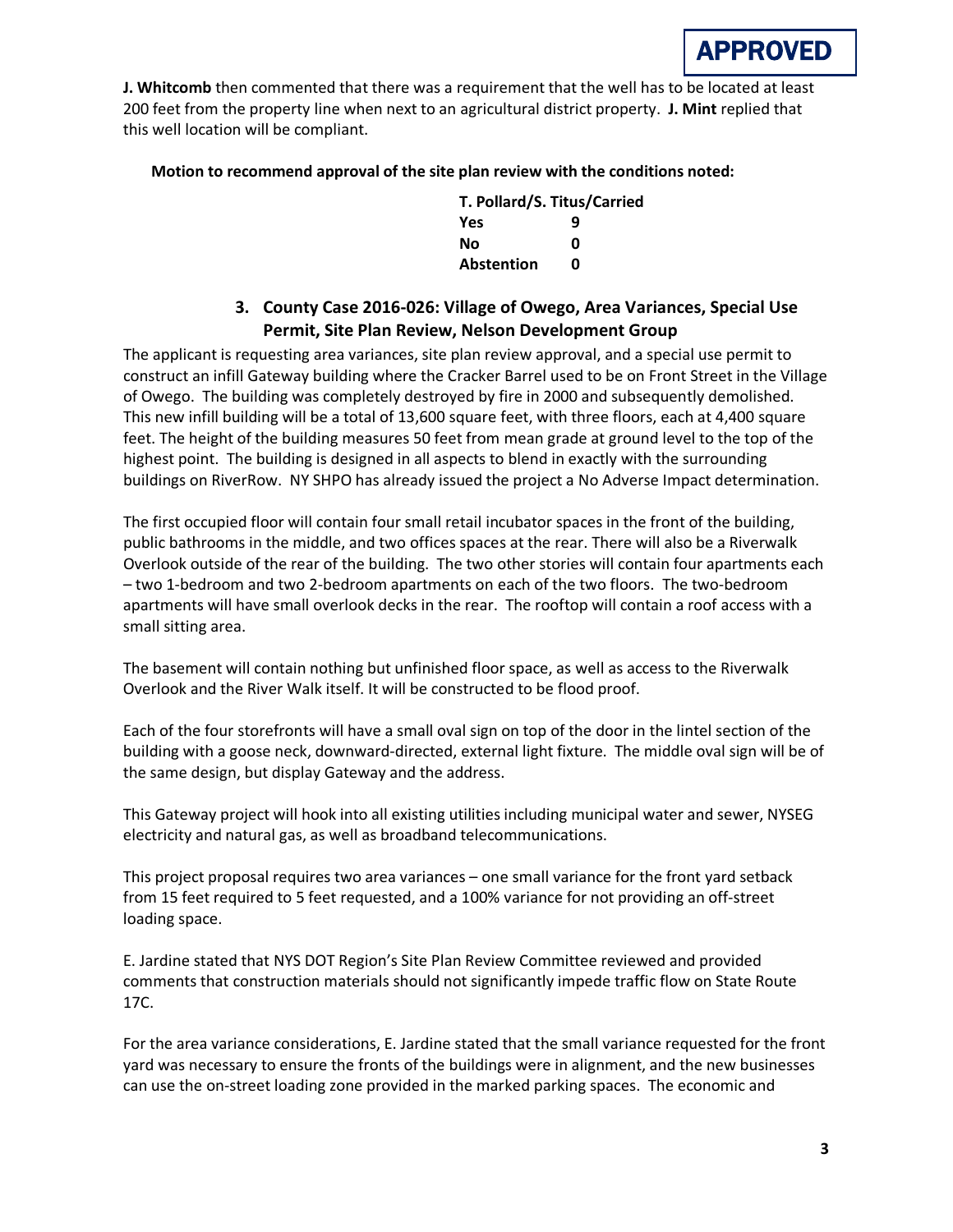

community benefits of the infill building project outweigh the minimal impacts of requested area variances.

Staff recommends approval of the area variances, special use permit, and site plan review with the condition that construction is compliant with the Village of Owego's Flood Damage Prevention Regulations of 2012.

**Q. D. Chrzanowski** - When will the public bathrooms be open? **A. B. Nelson** – During the operating hours of the businesses and offices. Otherwise they will be locked.

**Q. P. Moore** – What is the triangle in the back? **A. B. Nelson** – It is the steel supports for the firstfloor level deck. The structural support is designed this way to minimize damage from snow and ice. **Q. P. Moore** – How will the incubator spaces work – will there be small business assistance? **A. B. Nelson** – No, it will just be market driven. It is an opportunity for someone between just an idea or starting and an official storefront to test their products.

**Q. D. Chrzanowski** – What will be on the roof? **A. B. Nelson** – A roof access for residential tenants only.

**Motion to recommend approval of the area variances and special use permit with the condition noted:**

| J. Tornatore/T. Pollard/Carried |               |  |
|---------------------------------|---------------|--|
| Yes                             | 8             |  |
| Nο                              | ŋ             |  |
| <b>Abstention</b>               | 1 (G. Eckley) |  |

**Motion to recommend approval of the site plan review with the condition noted:**

| T. Pollard/S. Titus/Carried |               |
|-----------------------------|---------------|
| <b>Yes</b>                  | 8             |
| No                          | Ω             |
| Abstention                  | 1 (G. Eckley) |

#### **4. County Case 2016-027: Village of Waverly PUD SUP/SPR, Sopranos**

Applicant wishes to add storage for dry goods at their market by extending their current storage area that is attached to the market, and adding a small storage shed to the rear of their property. After consultation with the TCPB Chair, it was decided to send this referral case back to the Village of Waverly without recommendation due to lack of intermunicipal or countywide impacts.

# **5. County Case 2016-028: Town of Owego, Site Plan Review, Micro Fines Recycling Owego, LLC**

The applicant is proposing to construct a partially enclosed new processing facility for Upstate Shredding located on their existing shredding campus off State Route38 in Owego. This new facility will process inert material less than  $\frac{3}{4}$  of an inch in size from the downstream plant (shredder) to further recover metals and reduce material going to the landfill. The entire equipment footprint area is about 35,000 square feet (0.923 acres), consisting of the three distinct areas - the front enclosed portion which is 14,640 square feet and 34 feet high, the middle portion which consists of material storage bunkers and is uncovered, and the third covered storage area where fluff coming from the main shredder is input measuring 4,000 square feet.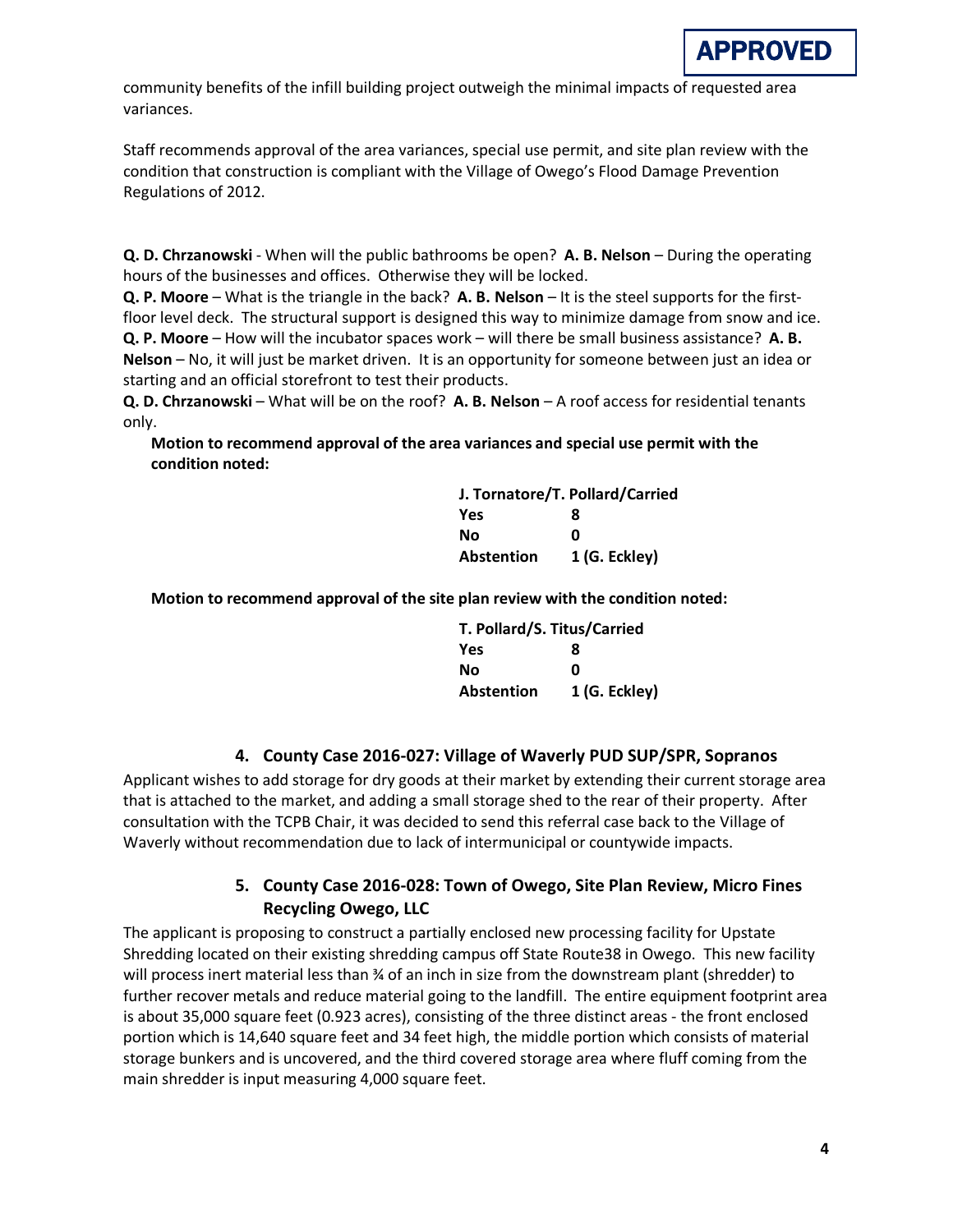

Interior and external lighting will be LED technology. Upstate Shredding plans to employee seven workers to operate this new equipment over two shifts, 7:00 AM – 5:30 PM and 6:00 PM to 3:00 AM. This project will generate five truck trips per week to haul the recyclable material, but overall should actually reduce truck traffic, since inbound material comes directly from the main shredder and this new equipment will reduce outbound waste. There are industrial uses and open space in the vicinity.

This added separating equipment for Upstate Shredding will have minimal impacts on the area, since it is already an industrial shredding and recycling facility, and will overall have environmental benefit as it reduces the amount of industrial waste stream entering a landfill. Staff recommends approval of the site plan review with the conditions that parking and loading area specifics are mutually agreed upon between the applicant and the Town of Owego Planning Board and that this proposal is submitted to the NYS DOT Region 9 Site Plan Review Committee for comment.

**Q. D. Chrzanowski** – Will there be a dust collection system? **A. E. Tirado** – Yes, there will be side plumes and air filters that will make the environment 99% dust free.

**Q. D. Chrzanowski** – What about noise – will there be any kind of grinding or reduction in size? **A. P. Lehr** – No.

**Q. D. Chrzanowski** – Are there any DEC requirements for outbound fluff waste in order to keep it from blowing everywhere? **A. P. Lehr** – No, because it will be moisture-concentrated which will not allow it to.

**Motion to recommend approval of the site plan review with the conditions noted:**

| J. Tornatore/P. Moore/Carried |   |  |
|-------------------------------|---|--|
| Yes                           | q |  |
| No                            | n |  |
| <b>Abstention</b>             | n |  |

# **6. County Case 2016-029: Town of Owego, Special Use Permit, R&C Auto Repair**

The applicant is requesting a special use permit to relocate and operate their existing auto repair business from Glenmary Road to this property. The applicant has an option to purchase the property from Steve Kuhlman, contingent upon obtaining local approvals. The applicant and his wife operate the business and currently have no employees. The applicant expects to increase their volume of business due to the increased service space at this location as the new building is proposed to be 3,880 square feet with four service bays. This expansion will facilitate a doubling of their business from the current  $8 - 10$  customer cars daily to  $16 - 22$  cars expected daily. They hope to hire two new employees in the first six months of business at the new location.

The property is within FEMA's Special Flood Hazard Area 1% annual chance of flooding. The building location on the lot has been elevated to accommodate this and the base floor elevation meets the two-feet above flood level new construction requirement. The surrounding neighborhood contains commercial and open space uses, as well as the Northern & Suffolk railroad tracks.

The site plan shows only 5 marked spaces, versus the 27 spaces required by Town of Owego Code. While the applicant does show one ground sign on the site plan, no specifics are provided.

The proposed use is in character with the small commercial neighborhood, especially since there was previously a used auto sales facility on the site for decades, which operated without problems.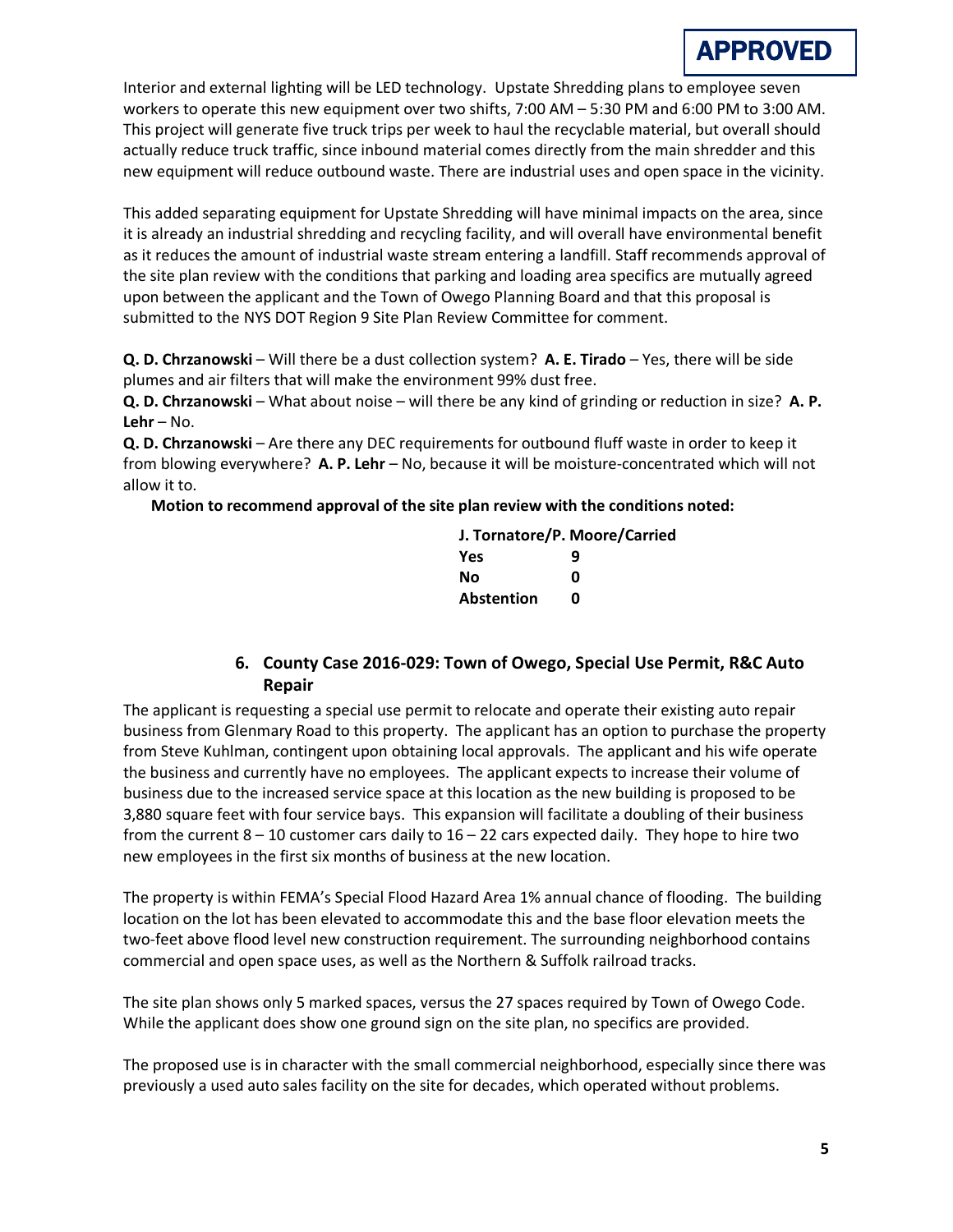

Staff recommends approval of the special use permit with the conditions that the applicant and the Town of Owego ZBA mutually agree on number of parking spaces and signage plans, and that construction is in compliance with Town of Owego's Flood Damage Prevention Regulations of 2012.

**Q. D. Chrzanowski** – Is an upgraded septic system needed? **A. S. McElwain** – No, not needed because there will be no car washing or detailing. Also, there will be no floor drains. All waste will be collected and disposed of properly off site.

**Q. P. Moore** – At what elevation will be building be constructed? **A. S. McElwain** – Three feet above base flood elevation. There will be a net-zero elevation change as the mound of material already on site will be used to fill/elevate the construction spot.

#### **Motion to recommend approval of the special use permit with the conditions noted:**

| W. Dimmick, III/T. Pollard/Carried |   |  |
|------------------------------------|---|--|
| <b>Yes</b>                         | q |  |
| No                                 | ŋ |  |
| <b>Abstention</b>                  | n |  |

# **7. County Case 2016-030: Town of Owego, Special Use Permit, Upstate Shredding**

The applicant has purchased the old 84 Lumber site (3.51 acres) and proposes to renovate the approximately 15,000 square-foot building to reclaim mixed metals by separating them into individual metal streams (aluminum, copper, zinc, etc.) via magnets. There will be no processing on site so there will be no by-product or fluff created. The exterior of the existing main building will be renovated to look like an office building. The open sided storage building located to the left of the main building will be removed, and the gravel surface area in the rear of the building will be improved to paved asphalt. The facility will utilize existing on-site utilities, as well as the existing sign.

Hours of operation will be from 6:00AM to 9:00PM. There is expected to be 24 jobs created, working over two shifts. Truck traffic generation is estimated at 5 – 10 trips per day maximum. The neighborhood consists of commercial uses and open space.

This adaptive reuse of the old 84 Lumber property is suitable and will make it productive again. The spacious property, driveway and existing street network of State Route 434 provide more than adequate traffic/vehicular flow and safety, especially given low anticipated volume of truck traffic. The process will also be entirely enclosed so the neighboring businesses should not be impacted and the renovated building exterior will be in character with the commercial neighborhood.

Staff recommends approval of the special use permit with the condition that the proposal is submitted to the NYS DOT Region 9 Site Plan Review Committee for comment.

#### **Q. E. Jardine** – Are there any signage plans? **A. A. Paniccia** – Will use the existing sign.

**Q. D. Chrzanowski** – Is this all non-ferrous materials? **A. A. Paniccia** – Yes. **D. Chrzanowski** – Are the inbound trucks coming from the shredder? **A. A . Paniccia** – Yes.

**Q. T. Pollard** – Is a SWPPP required? **A. A. Paniccia** – No because the gravel surface is already existing and DEC considers this already impervious. The asphalt will just be paved on top of it. **E. Jardine** stated that she will check on this with Wendy Walsh, CPESC.